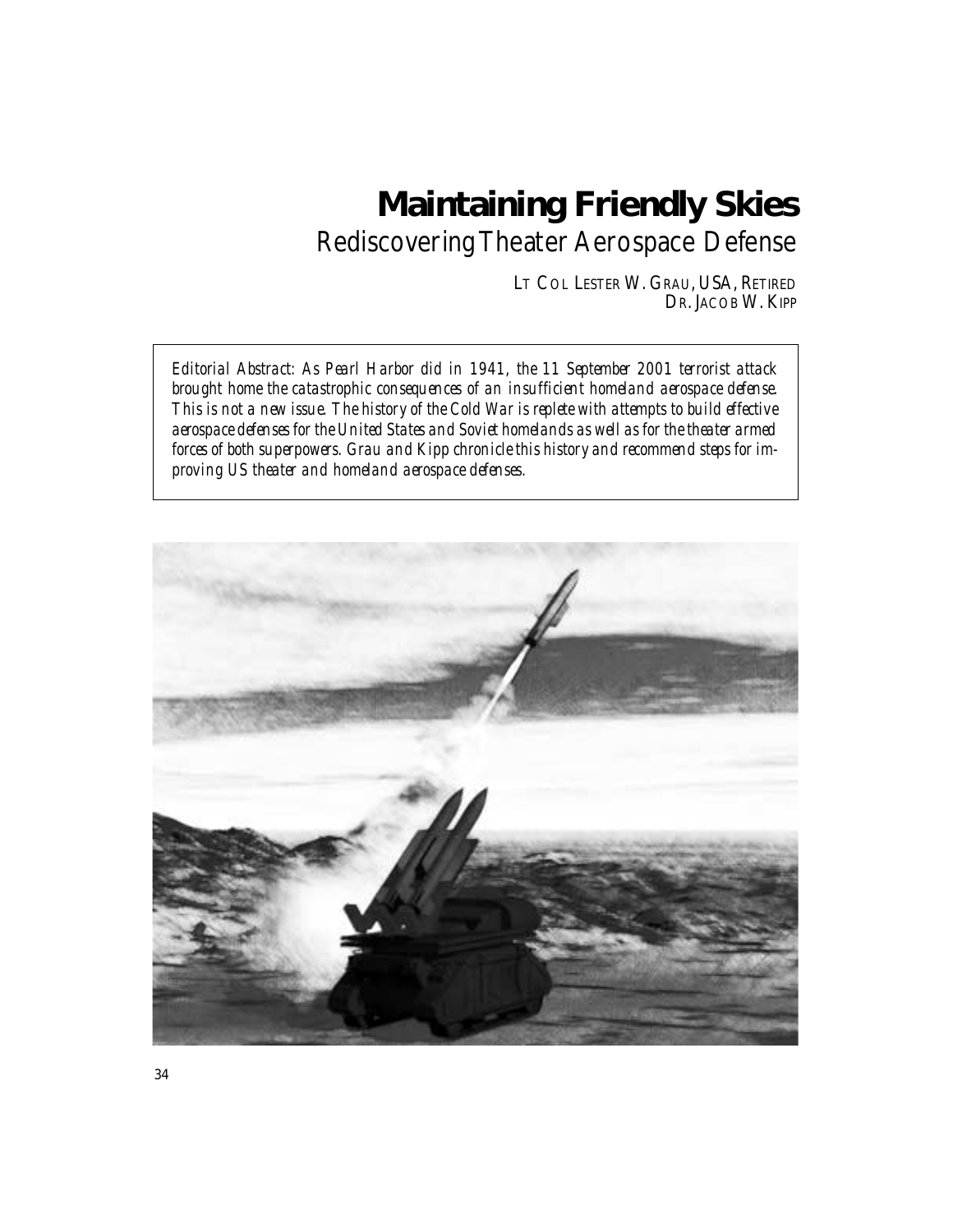WORLD WAR II began with the cat-<br>distrophic failure of US air de-<br>fenses over Pearl Harbor and in<br>States invested major resources in air defense astrophic failure of US air defenses over Pearl Harbor and in the Philippines. While the United and conducted a campaign of air-raid drills and blackouts, no serious air threat to the continental United States emerged during the war. One Japanese floatplane did manage to bomb California after being launched off a longrange submarine. Late in the war, the Japanese launched high-altitude balloons loaded with incendiary devices into the Pacific jet stream with the expectation that the balloons would float into the Pacific Northwest and their incendiary devices would cause forest fires. The incendiary balloon effects were marginal.<sup>1</sup> In the European and Pacific theaters, however, new aerospace threats created new challenges to the defense. In Europe, Hitler's vengeance weapons *(Vergeltungswaffen)* radically recast the problem of air defense for England. A solution to Hitler's pilotless ramjet V-1s involved both offensive and defensive responses—bombing launch sites, seizing launch sites, coordinating radar stations with day and night interceptors, and flak batteries. There was no suitable answer to counter the German V-2 ballistic missile, save seizing the launch areas themselves. The Germans fired over 3,000 V-2s against England, France, and Belgium in late 1944 and early 1945. These terror weapons were Hitler's answer to the Allied air campaign against German cities and could deliver one ton of explosives to a range of 240 kilometers (km) against an area target—such as a large city. In the Pacific, desperation drove the Japanese to employ extreme measures. Kamikaze pilots made their first suicide attacks against American ships during October 1944, as the American campaign moved to retake the Philippines. These attacks continued to the end of the war, and while modern conventional air defenses inflicted heavy casualties, enough kamikazes got through to their targets to inflict serious losses on US naval ships and personnel. The United States countered the Japanese low-tech, highscience balloon assault, mentioned above, with consequence-management measures (additional firefighters and smoke jumpers) and a total news blackout on the results of the attacks. Events in Europe and the Pacific were harbingers of things to come, although the situation changed radically with the advent of atomic weapons.

The atomic attacks on the cities of Hiroshima and Nagasaki contributed to the end of the war and were supposed to usher in a time when a US nuclear monopoly would restore America's strategic invulnerability. This period of invulnerability proved short. The USSR detonated its first atomic bomb in 1949 and had already built a strategic, nuclear-capable bomber—the Tu-4, a copy of an American B-29 that had landed in the Soviet maritime provinces. The destructive power of nuclear weapons rose geometrically, and nuclear weapons and ballistic missiles were joined to allow for short, intermediate, and intercontinental nuclear strikes. The nuclear-tipped missile challenged the monopoly of manned bombers in nuclear war. In a relatively short time, the air-defense mission evolved from its focus on causing attrition against massed bomber attacks to intercepting single and small groups of planes to stopping ballistic missile attacks. The rapid technological development of offensive weapons posed a serious challenge to air defenders.

In the first few decades of the Cold War, the Soviet Union acquired atomic and then nuclear weapons far more rapidly than expected and began building a strategic air force to deliver the weapons. In response, the United States and Canada deployed an integrated continental air-defense system based on a combination of US Army missiles, Navy early warning stations, and Air Force early warning stations and interceptor aircraft. Soviet intercontinental bombers were the primary threat that motivated the creation of this system. The Nike Ajax and Nike Hercules missile systems provided the Army missile component under the Army Air Defense Command (ARADCOM). Continental/National air defense went hand-in-hand with national civil defense measures such as air-raid drills, evacuation plans, and fallout shelters.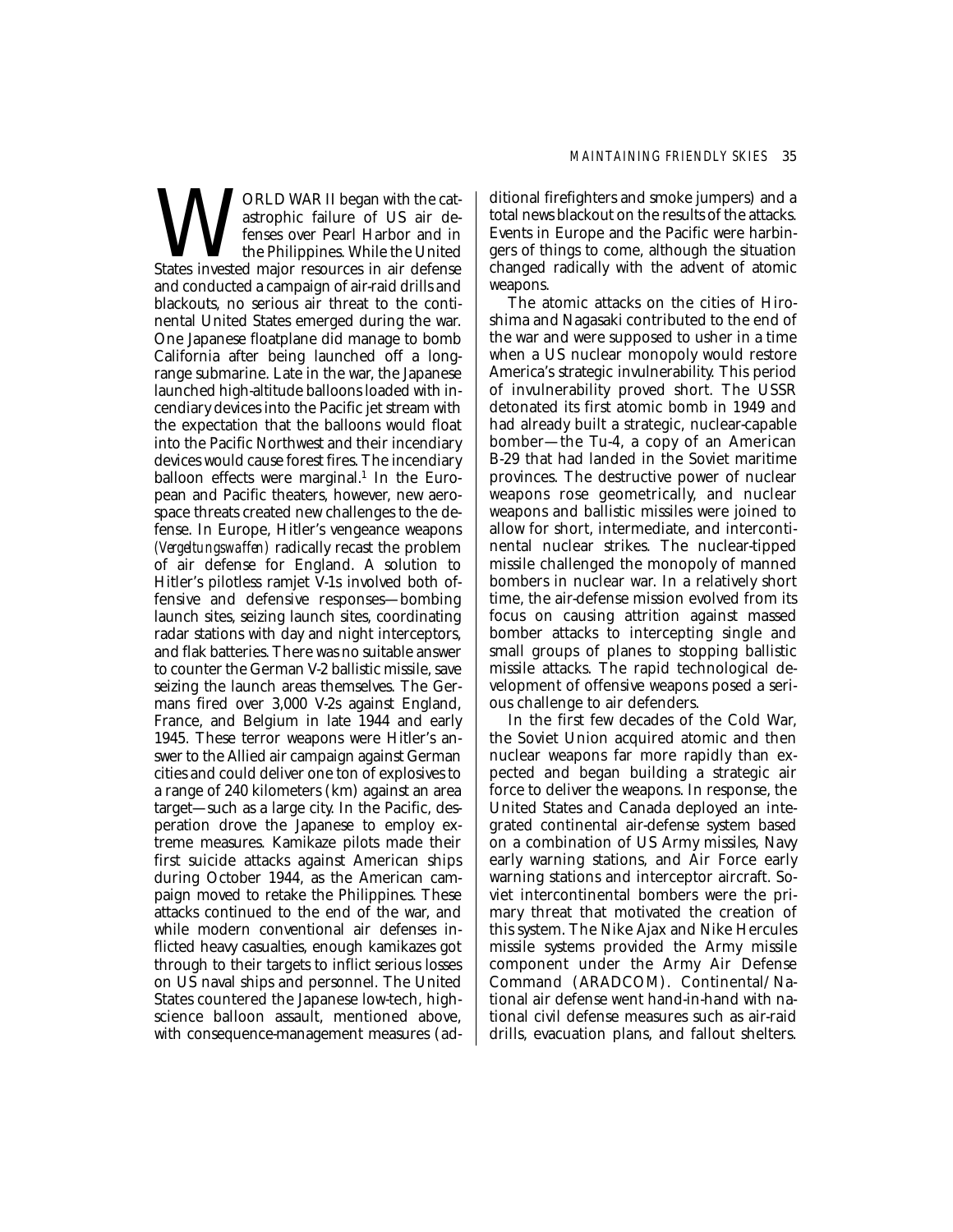Until the 1970s, Nike sites, manned by regular and National Guard batteries, protected key cities and installations throughout the United States while the Air Force protected the space in between. Nike Hercules sites, manned by US Army missileers, continued to guard the skies in the Federal Republic of Germany and the Republic of Korea until 1984.

By the 1960s, however, the chief strategic threat to the United States had shifted from manned bombers to ballistic missiles. Confronted by expanding arsenals on both sides and sobered by the experience of the Cuban missile crisis, the United States and the Soviet Union moved towards strategic arms control in lieu of the deployment of full-blown but marginally effective systems of ballistic missile defense (BMD). These systems employed nuclear warheads, and the defense priorities for their use vacillated. The focus shifted between protecting urban centers from Soviet attack and defending the retaliatory capabilities of the United States, and included varying concerns about a possible attack from China. Urban Americans became anxious with a nuclear defense strategy that would destroy inbound enemy nukes by detonating their own defensive missiles' nuclear warheads overhead. There were also considerable political arguments and technical problems to complicate the development process. Additionally, the overhead detonation of nuclear weapons to defend missile silos would create their own electromagnetic pulse that could be a problem for the very radars and the silo-based missiles they were defending.

Meanwhile, the strategic nuclear theory shifted over time and included concepts like massive retaliation, mutually assured destruction (MAD) and deterrence, and the Strategic Arms Limitation Talks (SALT) I and II. The SALT agreements limited launchers but did not preclude a technological arms race to improve delivery systems, such as reduced circular error probables (CEP) and multiwarhead missiles. The arms-control process did, however, lead to a radical shift in the priority given to national aerospace defense. As a result of the Antiballistic Missile (ABM) Treaty of 1972, the United States developed the Safeguard ABM system and deployed a limited number of missile interceptors around its intercontinental ballistic missile (ICBM) silos in North Dakota while the Soviet Union deployed its limited ABM assets around its national command authority in Moscow. Three years after signing the ABM Treaty and only a month after activating its ABM complex in North Dakota, the United States closed the site. National air defense lost its strategic priority and became solely the business of interceptor aircraft working for North American Air (now "Aerospace") Defense Command (NORAD). Units of the Air National Guard flew much of this air-defense mission.

In 1983 President Ronald Reagan revived national interest in aerospace defense by proposing the Strategic Defense Initiative (SDI). Its goal was to advance technology in order to create an effective shield against ballistic missiles. SDI explored a wide range of groundbased and space-based advanced technologies for sensors, guidance, and destruction, but the program did not advance beyond research and development. However, it did stir an emotional national debate over the feasibility and wisdom of seeking such a defense against an attack by the Soviet Union. Critics accused the administration of seeking a "firststrike" capability that would undermine the arms control regime and a strategy of deterrence. Technical experts opposed the program they called "Star Wars," implying that so complex a system was more a work of science fiction than prudent national defense. They maintained that SDI was unlikely to function with the degree of perfection necessary to be effective in a war against the Soviet Union. Proponents spoke of the logic of saving American lives and of restoring the strategic invulnerability that had been disrupted by the appearance of nuclear weapons, intercontinental delivery systems, and the Cold War. A few supporters defended the initiative as an exercise in competitive strategy, which would force the Soviets to engage in massive investments in offensive and defensive systems at a time of growing strain on the Soviet national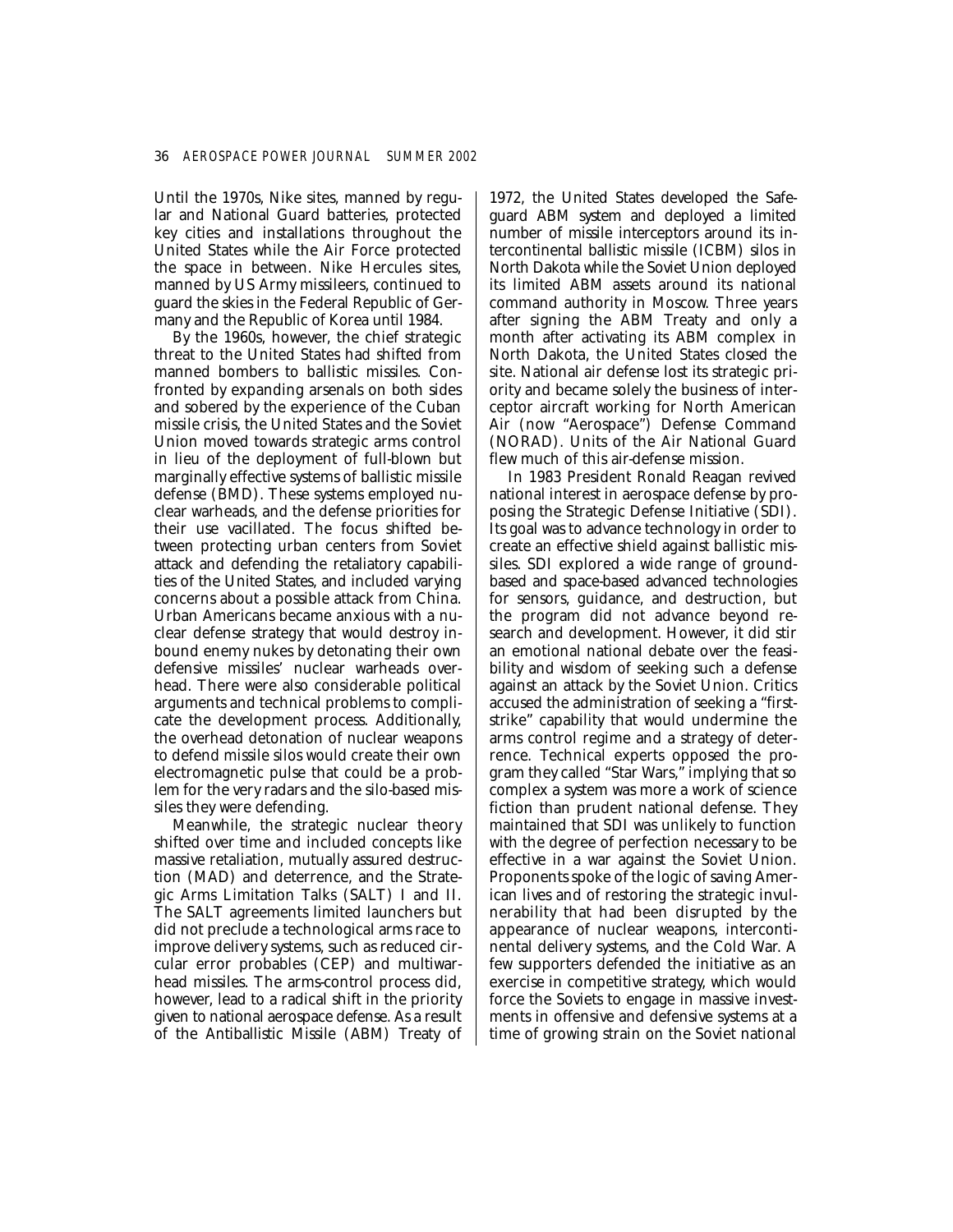economy. Ironically, since the program was one of research and development, the SDI probably did serve to end the Cold War—not as a technological threat, but as a strategic indicator that the United States was not about to launch an imminent attack on the USSR. This gave President Mikhail Gorbachev some room to maneuver, which he used to begin strategic disengagement in carrying out pressing domestic reforms to bolster the Soviet economy. The air-defense failure that allowed Mathias Rust to land a light plane just off Red Square provided Gorbachev the justification for an assault on the privileged position of the Soviet military. The Reagan and Bush administrations embraced this opportunity, and arms control played a vital role in ending the Cold War with the Intermediate Missile Forces (IMF) Treaty, the Conventional Forces in Europe (CFE) Treaty, and the Strategic Arms Reduction Treaty (START).

Now, over a decade after the end of the Cold War, the United States is considering a national BMD—based on a missile intercept capability. The proliferation of weapons of mass destruction (WMD) and the spread of ballistic missile technology are the two factors that have driven the current debate. The marriage of the ballistic missile with nuclear, chemical, or biological warheads has ceased to be the privilege of major powers and is now within the reach of smaller and less stable states. It would be prudent to examine the prior experience and lessons learned about theater air defense before fielding such an expensive and important system. Most of the ARADCOM missile men who manned the stateside Nike Ajax and Nike Hercules sites have retired, and many of the lessons learned in their air-defense missile units are lost, forgotten, or archived. However, there are other sources of material available on the subject. The Soviet Union also operated a national air-defense missile, interceptor aircraft, and BMD system. Much of that system remains intact in Russia, in successor republics, and in military client states. Interviews with Soviet and Russian air-defense officers and Russian open-source material on the subject help provide a comparison between the two national air-defense systems, imparting potential lessons for a new national missile defense system.

## Defending the Continental United States

The explosion of the first Soviet atomic bomb in 1949 and the outbreak of the Korean War in 1950 provided the impetus for the creation of a continental air defense. The Army, Air Force, and Navy formed a massive system to detect, identify, attack, and destroy the strategic bombers of a hostile and nuclear-capable Soviet Union. The Army's initial effort was the formation of the Army Antiaircraft Command (ARAACOM). This command deployed early warning radar throughout the United States and antiaircraft gun battalions around 23 critical areas in the United States. In 1954, ARAACOM began deploying Nike Ajax missile battalions to replace the antiaircraft battalions. ARAACOM changed its name to USARADCOM in 1957 and then shortened it to ARADCOM in 1961 to reflect the change to missile defense. Along the way, the Army lost the early warning radar sites to the Air Force. The Army maintained a point air-defense capability around 22 population and industrial centers with 250 surfaceto-air missile (SAM) batteries. Combat readiness was high since 25 percent of the batteries were always on combat alert. The Air Force conducted area defense of the rest of the United States using interceptor aircraft and a few Bomarc unmanned ramjet winged interceptors based at 10 sites.2

The Nike Ajax missile was a two-stage missile with a solid-fuel booster motor and a liquidfuel sustainer motor. It had a range of 50 km, or 31 miles, and could reach targets at a height of 80,000 feet. It could fly at Mach 2.3, or 1,750 miles per hour (mph), and employed a high-explosive warhead. By 1958, the Army had developed and begun deploying the new Nike Hercules—the Nike Ajax had been replaced and was out of the Army inventory by 1964. The Nike Hercules was an improvement over the Nike Ajax in that it was a two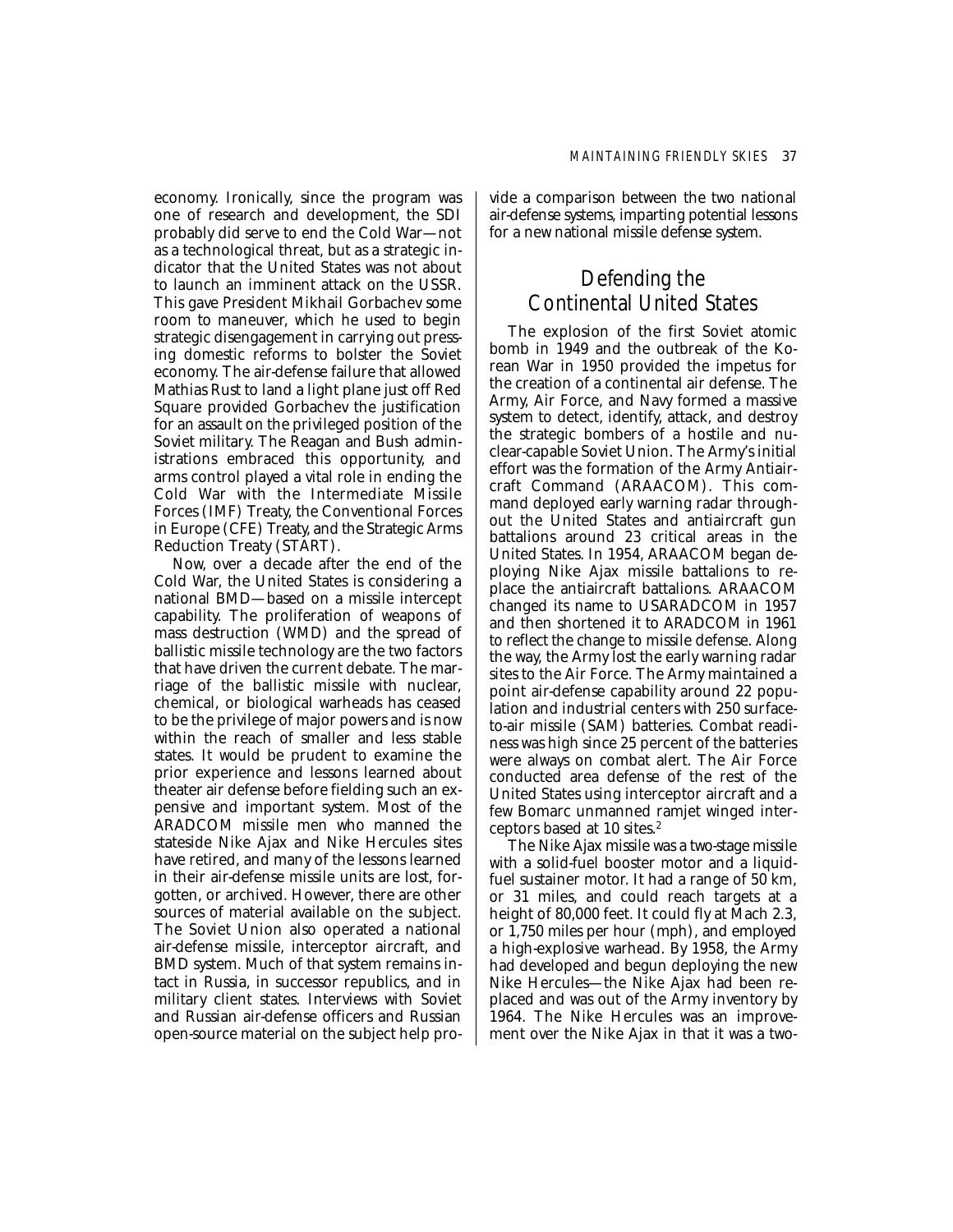stage, solid-fuel system, had an increased range of 160 km (100 miles), and could engage targets at a height of 150,000 feet. It could fly at Mach 3.3 (2,500 mph) and had a highexplosive and variable-yield nuclear warhead that could also be used against surface targets.3 The Nike Zeus (fig. 1) was tested as an antiballistic missile and as an antisatellite weapon (both missions envisioned the use of nuclear warheads). Although it was never fielded, it evolved into the Spartan missile and was deployed briefly as part of the Safeguard ABM system in North Dakota in 1975.



**Figure 1. Nike Zeus, Hercules, and Ajax missiles** 

As the Soviet ICBM threat grew, the Army planned to counter it through deployment of Nike Zeus, then Nike X, then Sentinel, and finally the Safeguard missile systems. The Army's first ICBM target intercept was in 1962. The Safeguard system centered around two missiles—the Spartan and the Sprint. The Spartan was a solid-fuel, three-stage missile designed to destroy ICBMs outside Earth's atmosphere. It had a 460-mile range, was effective up to an altitude of 340 miles, and carried a nuclear warhead. The Sprint was a two-stage, final-defense missile. It was shot into the air by a gas piston before its booster rocket fired. It had a 25-mile range and flew to an altitude of 10,000 feet. It also carried a nuclear warhead. The Army planned 12 Safeguard sites and began construction of the first site in North Dakota in 1970. In 1972, the Soviet Union and United States ratified the interim agreement on the limitation of strategic offensive arms, commonly called SALT I. That agreement limited the number of ABM sites to two per country; the United States chose to defend the sites of Washington, D.C., and the missile fields in North Dakota. Congress, however, withheld funding for the Washington, D.C., site. A protocol on the treaty then limited each country to one ABM site. The Grand Forks, North Dakota, site was completed and declared operational in October 1975—and closed one month later. 4

The United States chose to rely on the nuclear strategy of MAD rather than an ABM defense. Since the United States decided not to defend itself against missiles, it also decided not to mount an all-encompassing air defense against aircraft. ARADCOM was deactivated in 1974, and the US Army was out of the continental air-defense business. NORAD continued to provide air defense using Air Force and Air National Guard interceptors.

## Defending the Soviet Union

The Soviet military had five services strategic rocket forces, ground forces, airdefense forces, air forces, and the navy. The Soviet ground forces, air force, and navy had their own tactical air-defense systems, but these were used for point defense of important installations and sites. PVO Strany, the Soviet National Air Defense Force, was founded in 1948 and provided a layered air-defense umbrella over the entire Soviet Union. The airdefense forces consisted of intercept aviation, missile troops, and early warning forces.

Since the National Air Defense Force was a separate service, it trained its own pilots, radar technicians, and missile men. Training facilities included 14 commissioning academies (six surface-to-air missile, three fighter-aviation, and five radio-electronics for air defense) where candidates were prepared for service as air-defense officers. The commissioning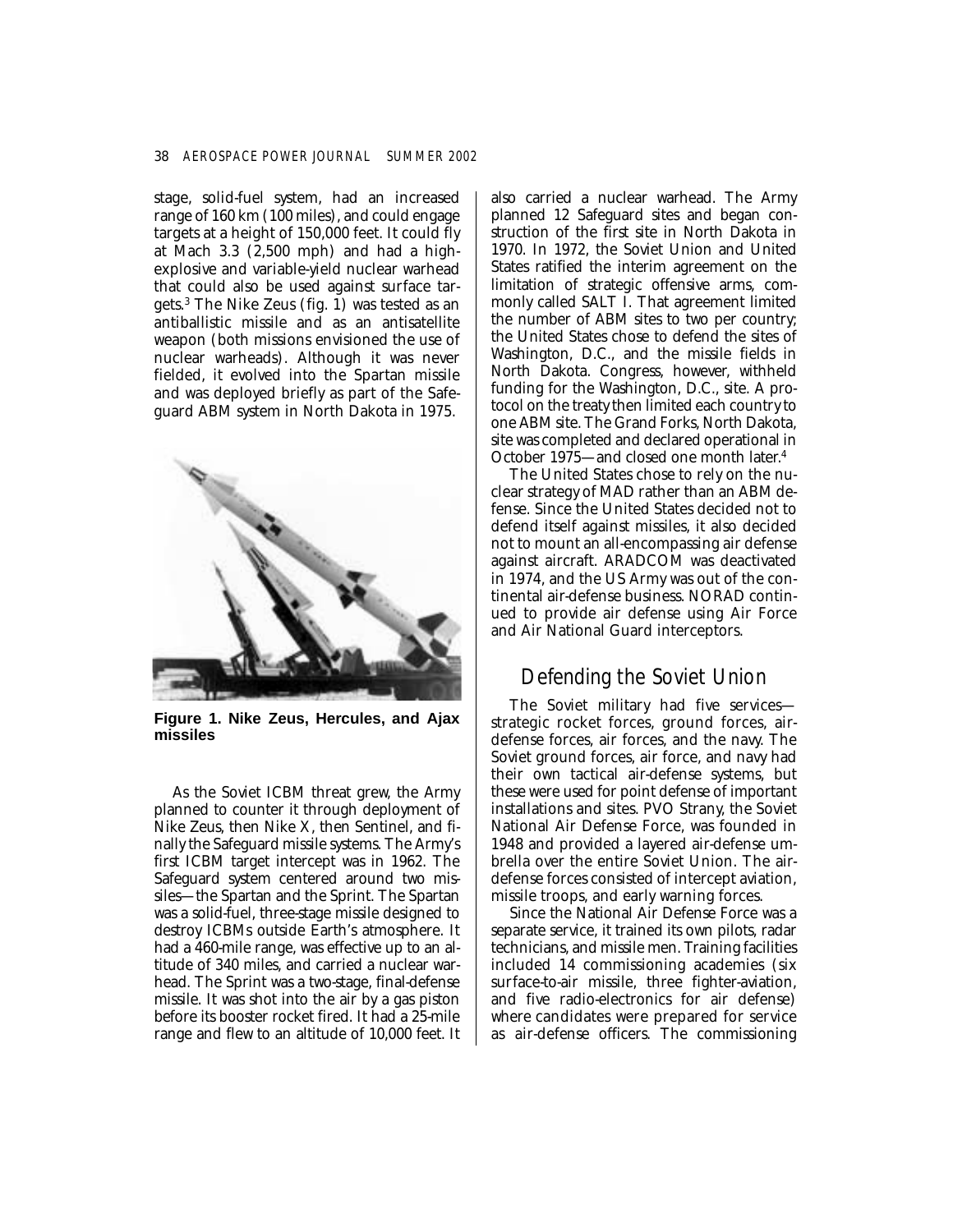

**Figure 2. MiG-25 (Foxbat)** 

academies were, in effect, engineering universities that specialized in a particular system and involved four to five years of engineering theory and application studies. For example, the SAM academy at Dnipropetrovsk in the Ukraine spent four years training officer candidates to serve on a specific SAM system. Graduates of this academy expected to serve their careers working with this system.

The Soviet PVO Strany was organized into armies that were responsible for particular air-defense regions. These regions covered the entire country and presented a missileheavy perimeter defense on likely aviation approaches. A typical air-defense army was divided into missile and interceptor aviation corps, and each corps had three to five regiments. The MiG-25 (Foxbat [fig. 2])<sup>5</sup> and MiG-31 (Foxhound [fig. 3]) were the interceptor aviation corps's primary aircraft. The corps would manage the air-defense battle when its interceptor aviation was engaged. However, missile units would initiate the battle by intercepting incoming enemy aircraft at maximum range. Usually, interceptor aircraft had their own sector of responsibility.



**Figure 3. MiG-31 (Foxhound)**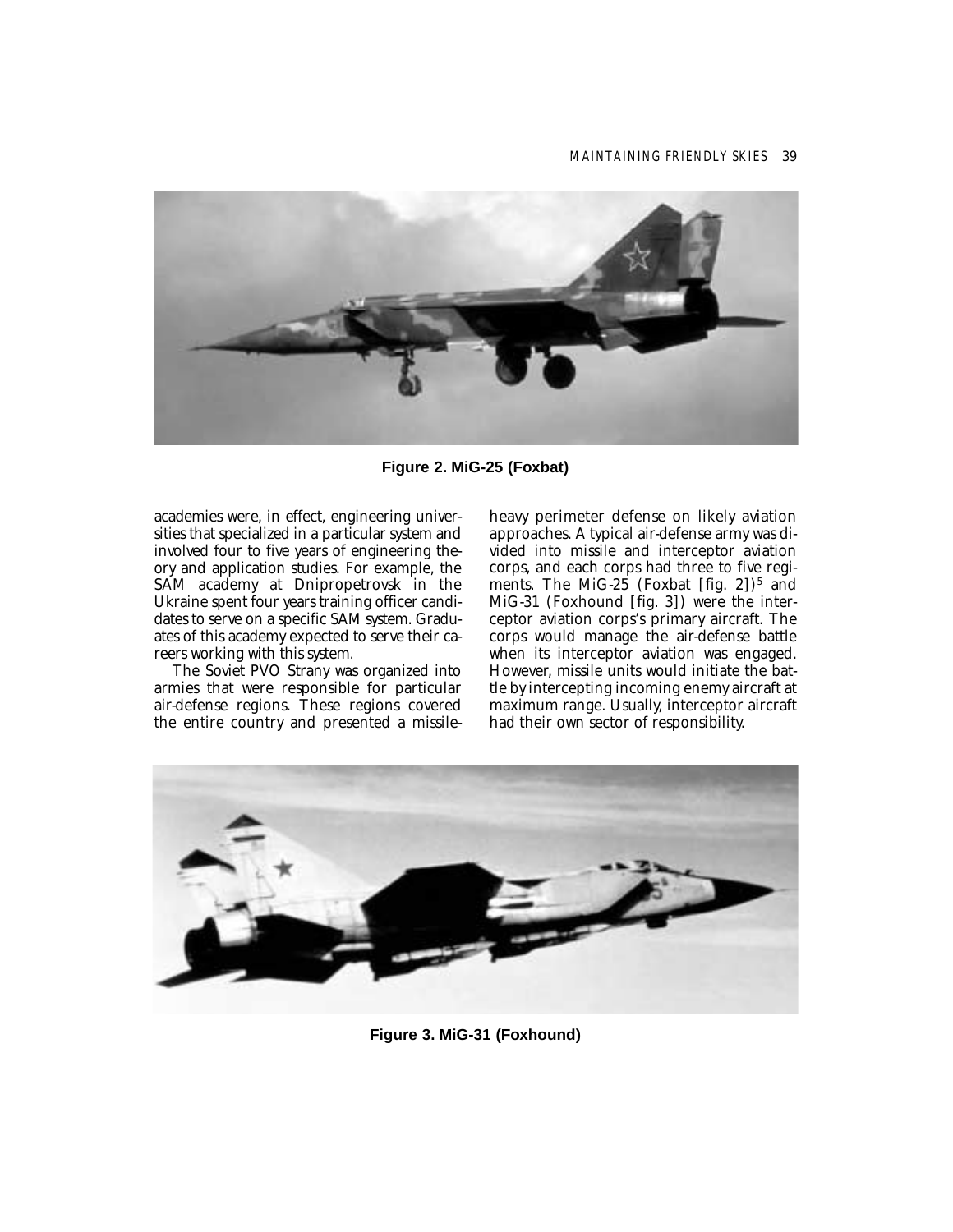#### 40 *AEROSPACE POWER JOURNAL SUMMER 2002*

A missile regiment would control groups and battalions of different types of missiles. Long-range area protection was provided by the S-200 (SA-5 Gammon) (fig. 4) and the S-300 (SA-10 Grumble) (fig. 5). They were always deployed in groups comprised of two to five battalions. One of the group's battalions was always on full combat alert. Groups with five



**Figure 4. S-200 (SA-5 Gammon)** 

battalions were automatically upgraded to regiments. These regiments protected key areas such as Moscow and Leningrad. Point-defense missile systems such as the medium-range V-75 Dvina (SA-2 Guideline) (fig. 6) and the shortrange S-125 Neva (SA-3 Goa) were deployed only as battalions. If PVO Strany were guarding an important location, it would position the SA-2 and SA-3 battalions near the protected



**Figure 5. S-300 (SA-10 Grumble)** 



**Figure 6. V-75 Dvina (SA-2 Guideline)** 

area and place the SA-5 battalion where it could cover the approaches to the farthest extent possible. Depending on the value of the area, it would establish a single-belt, doublebelt, or triple-belt protection area. Air-defense interceptors would cover sectors outside the missile sector but could fly into the missile sector in an emergency. The layered air-defensemissile defenses were designed to engage enemy aircraft at the maximum possible range, reengage surviving aircraft with medium-range missiles, and then attack the last survivors with short-range, air-defense missiles. Antiaircraft guns were often included in many defensive sectors to provide a close-in air defense.

The SA-5 SAM system was the backbone of the PVO Strany. Its liquid-fueled missile, assisted by four jettisonable booster rockets, was capable of engaging targets as low as 30 meters to as high as 40 km (25 miles). The maximum effective intercept range of the later models was 300 km (186 miles), but they could fly and engage at greater distances. The minimum intercept range of 7 km (four miles) is due to its booster burn time and jettison requirements. The SA-5 carried a high-explosive or nuclear warhead and had a 96 percent probability of kill when it was properly sited, manned, and employed within its operating parameters. The nuclear warhead was designed for use against massed aircraft. The SA-5's primary targets were AWACS aircraft, cruise missiles, cruisemissile carriers (like the B-52), jamming aircraft (like the RC135), the F-15, the F-16, and the SR-71. There have been eight versions of the SA-5. Early versions, such as those deployed by Libya in 1986, were readily defeated by electronic countermeasures (ECM). Later versions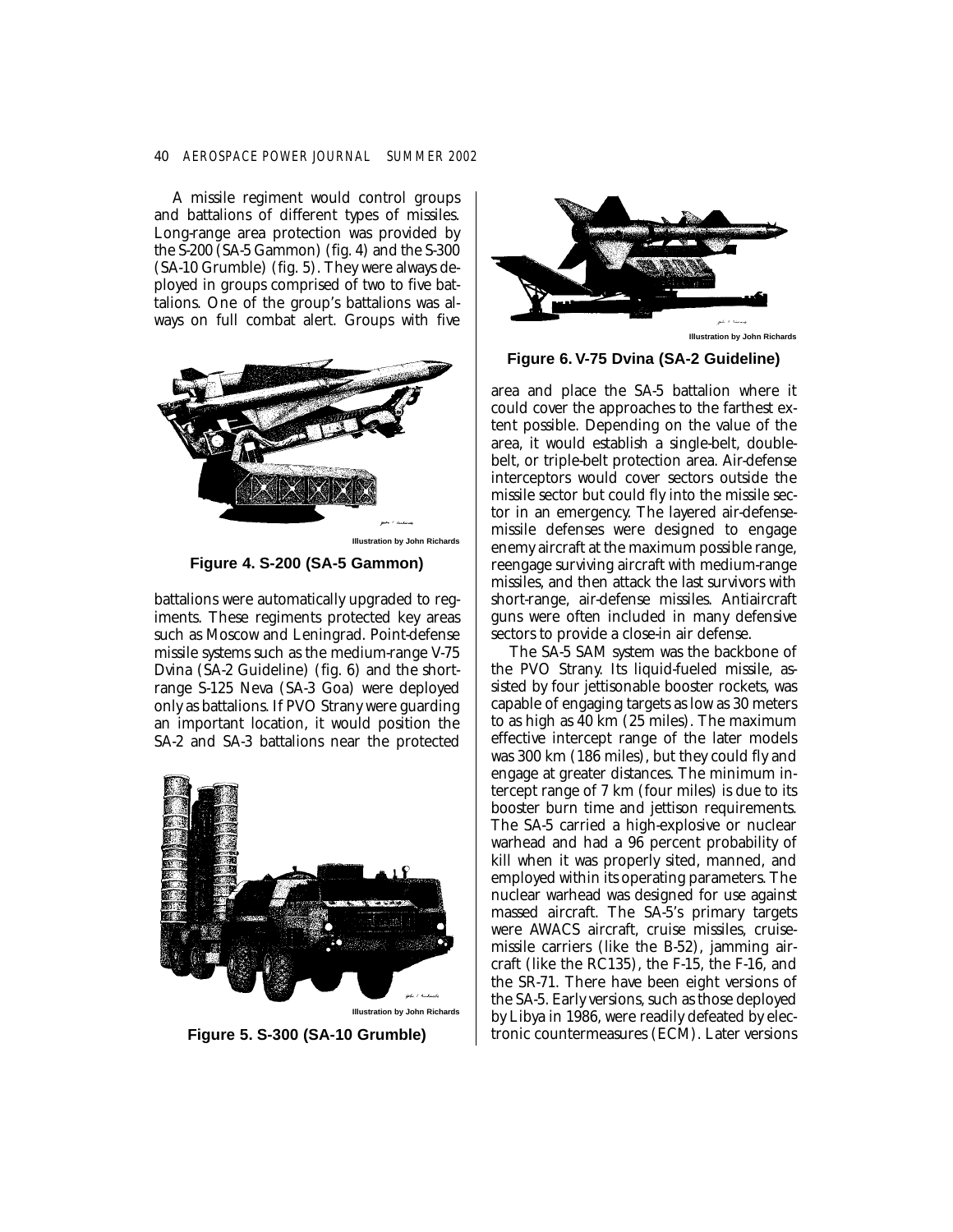The S-300PS (SA-10 Grumble) is a low-tomedium-range mobile missile system. It has four single-stage solid-propellant missiles that are housed in reusable launch/shipping canisters which are mounted on a dedicated transporter-erector-launch vehicle. The missile launches vertically, with an intercept altitude ranging from 20 meters to 40 km. The maximum intercept range for aircraft is 150 km and for ballistic missiles 40 km. The SA-10 can intercept cruise missiles, aircraft, as well as ballistic missiles at a speed of 3,000 meters per second (6,710 mph). It has a high-explosive warhead and the potential for a nuclear warhead.7 It is a moderately expensive system. An SA-10 complex outside of Moscow suffered a major explosion and fire on 8 June 2001, and the subsequent destruction of three of its launchers and 13 missiles represented a loss in excess of \$17 million.<sup>8</sup>

The Soviet Union exported its missile systems and missilemen throughout the Cold War. Using the experience gained in various local wars, they were able to test and improve their equipment. Being aware of the support Israel received from the United States, Egypt turned to the Soviet Union for assistance after experiencing defeats in 1956 and 1967. Soviet military advisers had been in Egypt since 1957 but began arriving in force following the June 1967 war. 9 The Soviets arrived in civilian clothing and served in Egyptian uniforms without rank or other identifying markings.10 They came to train the Egyptians on their new Soviet equipment but also flew combat air patrols and manned modern airdefense systems while Egypt refitted its equipment and retrained its personnel.

The Egyptian armed forces were completely refitted with Soviet tanks, aircraft, airdefense systems, and other tools of war. The air-defense systems included the improved V-75 (SA-2 Guideline), S-125 (SA-3 Goa), ZUR 9M9 (SA-6 Gainful), and Strela 2 (SA-7 Grail).11 The Soviets sent a separate air-defense division with 27 battalions of S-125 and ZUR 9M9 missiles.12 The Soviets also devised

cheap and effective ways to defeat Israeli technology. For example, the Israeli Air Force had received the deadly US AGM-45 Shrike and other antiradiation missiles designed to lock onto a radar transmission, follow the radar beam to its source, and destroy the radar. The Soviets had studied the very effective Shrike while they were supporting North Vietnamese air defense in Vietnam. On 18 April 1971 the Israeli Air Force launched 72 Shrike missiles against Sovietmanufactured radars located in the Suez Canal Zone—only one Israeli antiradiation missile hit Egyptian radar. The Soviets had simply packed the area with radars and turned them all on. Faced with too many targets and choices, the missiles failed to lock on to a single radar. 13

#### *Soviet/Russian Missile Defense*

When the Soviet Union signed the SALT I Treaty, it chose to build its ABM sites around Moscow and Leningrad. When the United States decided not to build its site around Washington, D.C., the two nations renegotiated the 1974 protocol, and the Soviet Union canceled its Leningrad site. However, the Soviet Union remained committed to its Moscow ABM site despite the decision by the United States to close its single remaining Safeguard site. The Soviets built and maintained a two-layered ABM defense around Moscow, which consisted of silo-based longrange A-350 (ABM-1 Galosh [fig. 7]) threestage, solid-fueled interceptor missile and follow-on interceptor missiles. These were silo-based, high-acceleration interceptors designed to engage targets within the atmos-



**Figure 7. A-350 (ABM-1 Galosh)**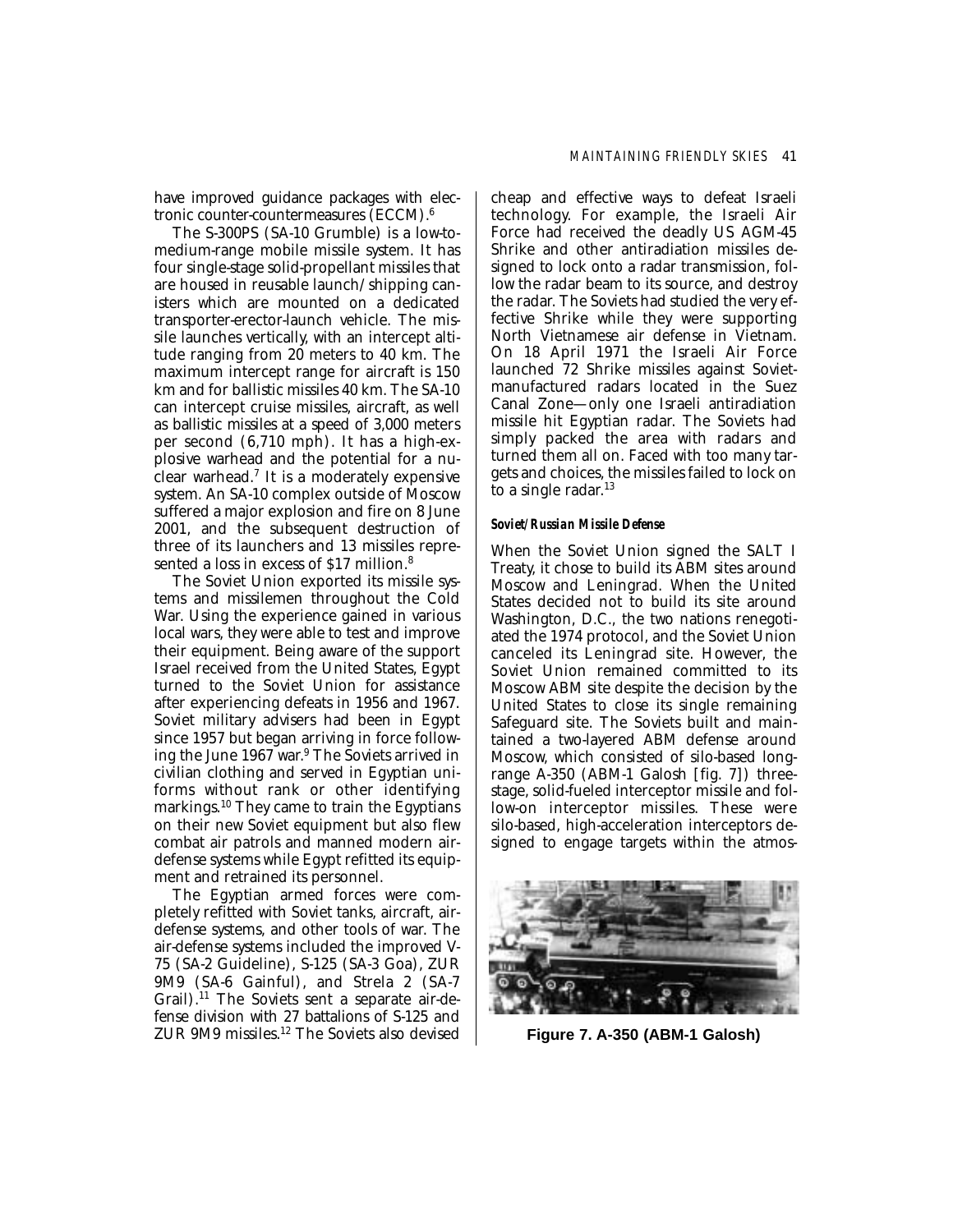phere, above-ground reusable launchers, and associated radar. There were up to 100 launchers in this system.<sup>14</sup> The Soviets formed an antimissile defense force that was separate from the regular PVO Strany.

The Soviets were concerned with the survivability of their forces and continued to develop air-defense systems for their ground forces, air force, and navy. The tactical ballistic missile threat required a mobile defense. The Soviets developed the S-300V (SA-12a Gladiator [fig. 8] and SA-12b Giant), a multistage missile that is launched from tubular canisters on the back of the tracked or wheeled launch vehicle.



**Figure 8. S-300V (SA-12a Gladiator)** 

## Theater Aerospace Defense: Contemporary Options and Historical Experience

The world has clearly changed from when the United States and the Soviet Union confronted each other during the Cold War with sufficient nuclear power to eliminate each other and do serious collateral damage to the rest of the planet. Russia still has a large, powerful nuclear arsenal, but the open hostility that existed between the communist and capitalist blocs has disappeared. Although serious issues remain between Russia and the United States, none are apparently so serious that both nations are willing to risk annihilation for their resolution. Clearly, the MAD strategy is strategically irrelevant. Some Russian civilian

analysts have proposed moving from MAD to mutually assured protection (MAP) on the basis of cooperation in the development of theater and national aerospace defense systems.15 Russian military analysts have noted the continued irrationality of general nuclear exchange but have also spoken of the risks posed by the escalation of local conflicts into nuclear ones.16 Three summers ago the armed forces of the Russian Federation ran Zapad-99, a large-scale exercise in which Russian forces countered simulated aggression in the Baltic region. With limited conventional forces, the Russian high command introduced theater nuclear forces to achieve escalation domination in a local war, a strategy in keeping with Russia's draft military doctrine.17 At the same time, the United States and Russia continued to explore the problem of theater missile defense, even as they argued over the prudence of modifying the ABM Treaty. Russian attention has focused on the problem of aerospace defense against precision strike and its supporting systems, typified by the greatly enhanced reconnaissance, electronic warfare, and precision-guided munitions capabilities demonstrated during the Gulf War. 18 Russian authors stress the need for a wide range of measures to protect air-defense sites from these systems as the only cost-effective solution to their perceived threat.19 The most outspoken Russian proponents of the revolution in military affairs have noted "the increased role and changing function of aerospace defense" and a shift in aerospace defense capabilities to effectively engage airand space-based, long-range, precision- strike platforms. V. I. Slipchenko, an air-defense expert and former research coordinator at the Military Academy of the General Staff, anticipates the appearance of such systems in the 2010–20 time frame as part of what he calls *sixth-generation* or *post-nuclear* warfare.<sup>20</sup> Slipchenko also foresees a major program in the United States for "non-strategic aerospace defense," based upon the proliferation of WMDs and delivery systems.<sup>21</sup>

The rest of the world has not stood still. To the extent that their budgets and technology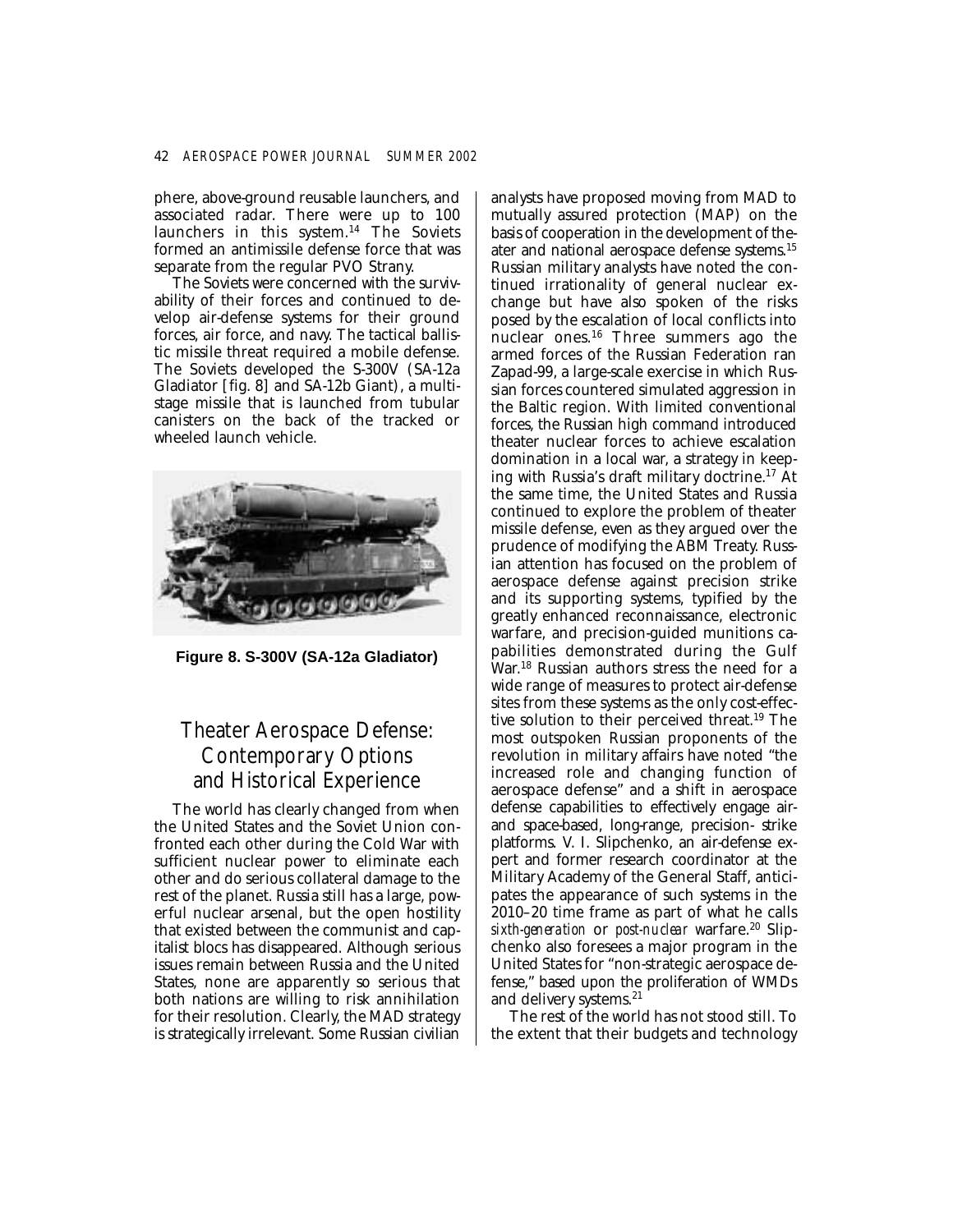allow, other nations have entered—or are trying to enter—the nuclear club and are building or buying their own nuclear delivery systems. Nations such as Belarus, China, France, Germany, Greece, India, Iran, Iraq, Israel, Italy, Japan, North Korea, Pakistan, Russia, South Korea, Syria, Taiwan, and the Ukraine are building or buying their own BMD systems. Whether or not the United States builds an effective antiballistic missile system will have little impact on preventing other nations' development of missile and antimissile programs. Iran recently demonstrated the ability to mount a sustained barrage of ballistic missiles against Iraq by firing 66 Scuds from 17 launchers over a three-hour period.<sup>22</sup> During the same period, Russian specialists announced the sale of an advanced Scud missile with an optical guidance capability that would achieve greater accuracy during its terminal stage of flight.<sup>23</sup>

How will the United States protect itself against attacks upon its homeland? Ballistic missiles represent only one such strike system. Many state actors could develop a range of airand sea-launched cruise missiles capable of carrying WMDs. They could also engage in the covert delivery of WMDs by land, sea, or air. An information attack could come from a state or nonstate actor using information technology to attack critical systems via the Internet. At what point, or following what event, does the president authorize the employment of nuclear weapons? Will the president retaliate with a nuclear strike following the loss of Seattle? Will the president promise to retaliate against any hostile nuclear actions by any other nuclearcapable country with an overwhelming return nuclear strike? How will the United States respond to the destruction of its nuclear-attack ballistic missiles by another country's antiballistic missiles? What is the nuclear threshold today, and how do other nations know how far they can go before they have crossed it? What is the new US nuclear strategy?

Without firm answers to these questions, a limited continental antiballistic missile system might seem prudent for the United States in dealing with rogue nuclear powers and maverick launches from other powers' strategic arsenals. Such a system would have to provide a working system that can protect the United States so that the limited use of nucleararmed ballistic missiles would prove unlikely to succeed. This system should also be affordable and avoid setting off a nuclear arms race that would make such a limited system irrelevant. Technologically, problems remain, such as with the kinetic-energy hit-to-kill technological challenges. In the past, the technological answer adopted by both powers to the problem of hitting a bullet with a bullet (hitto-kill technology) was to use nuclear warheads on SAMs. The difficulty with using nuclear warheads, aside from creating a cloud of radioactive fallout over one's own country, is the resultant electromagnetic pulse (EMP) generated by the nuclear detonation. It would likely knock the bulk of electronic systems off-line immediately, including the airdefense systems needed to fight a follow-on attack. Reliable, nonnuclear antiballistic warheads are desirable but difficult to design. Other nuclear-capable countries may find the hit-to-kill technology too difficult and may stick to nuclear warheads for their SAMs and missile-defense systems.

The problem has outgrown the scope of just homeland defense. The United States continues to deploy forces abroad, and the protection of those forces is a major issue. The hardware and technology of theater ballistic missiles (TBM), rather than ICBMs, have become the focus of modern missile proliferation, and the former has become theater weapon of choice. During Desert Shield, the United States had a difficult time keeping the coalition together when Israeli cities became the target of Iraqi Scud attacks. The possibility of an Iraqi warhead armed with chemical munitions hitting Israel raised the prospect of an Israeli retaliatory attack against Baghdad itself. The speedy deployment of US Army Patriot missile (fig. 9) batteries to Israel was the US response to this political-military risk. TBM defense had suddenly become a critical strategic issue.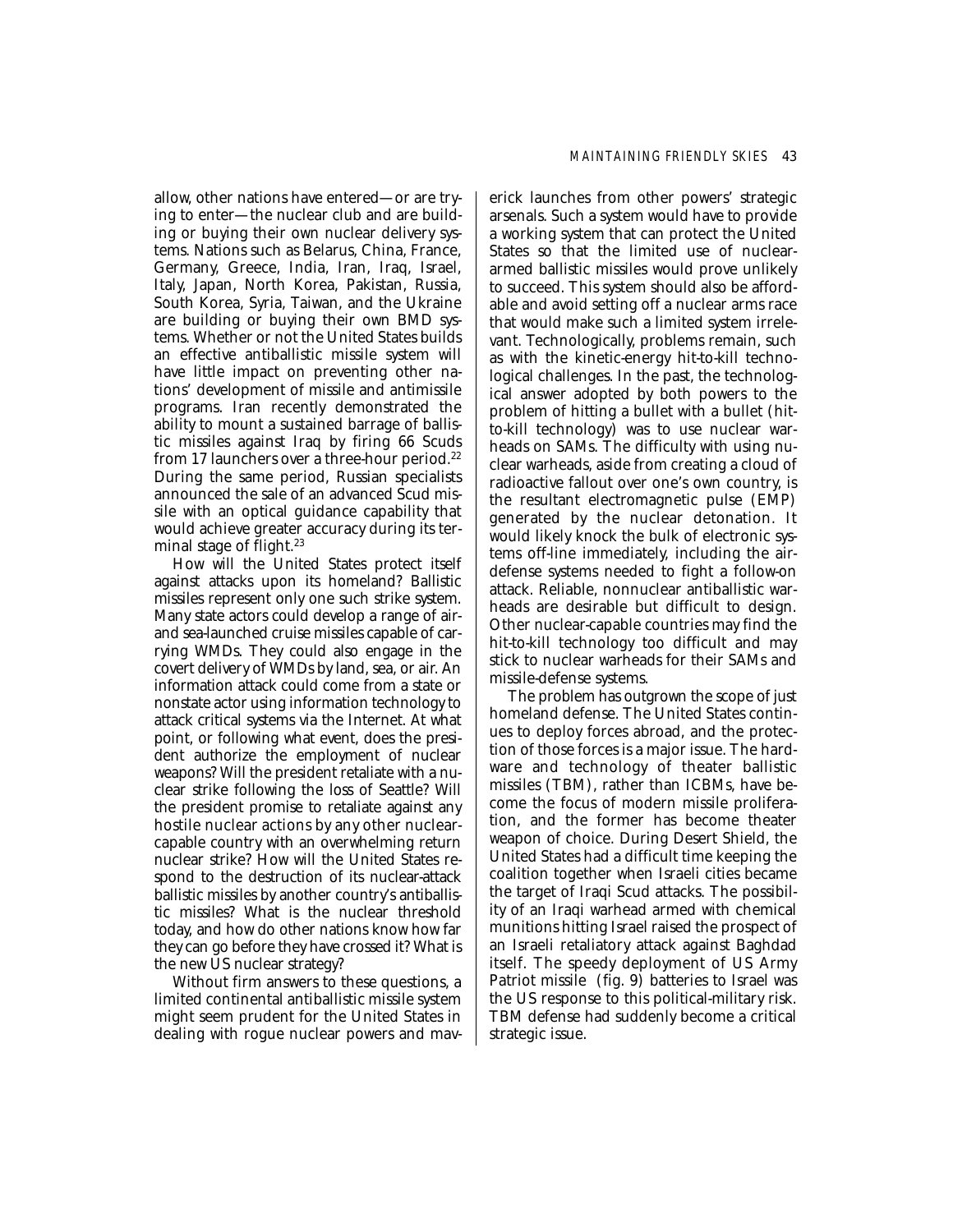

**Figure 9. Patriot Missile Launch** 

Another issue concerns deployed US forces: under what terms and conditions will the United States feel compelled to use tactical nuclear weapons to contain or restore the situation in-theater? This almost happened on the Soviet side. The most casual student of history is aware of how the United States and the Soviet Union approached the nuclear threshold over the issue of Soviet nuclear missiles in Cuba in October 1962. Few people are aware of just how close the superpowers were to the initiation of nuclear war. In addition to the detected medium-range ballistic missiles, the Soviet internationalists had also brought, undetected, operational tactical nuclear systems into the theater. Although the medium-range missiles potentially threatened the United States proper, the shortrange tactical missiles were the ones more likely to be used on the battlefield.

Gen Issa Pliyev was the overall Soviet commander at the time, and he operated under the pseudonym of General Pavlov. Washington was not aware of the presence of these tactical nuclear weapons and delivery systems in Cuba.

Nor did the United States know that General Pliyev had already received the authority to use the tactical nuclear weapons in case the Americans attacked when he did not have communications with Moscow. During the height of the missile crisis, Castro asked Nikita Khrushchev to launch a first strike against the United States. Khrushchev was not ready to initiate a nuclear exchange on Castro's behest, but the danger still existed. On 27 October, while piloting a USAF U-2 reconnaissance aircraft over Cuba, Maj Rudolf Anderson Jr. was shot down and killed by a Soviet V-75 air-defense missile. Fortunately, he was to be the sole combat casualty of the crisis—but it could have been different. The American fleet was off the shores of Cuba, and only 36 R-12 mediumrange ballistic missiles were at launch positions. Of these, only half had been fueled, and none of them had their nuclear warheads attached. For the US command, it was the optimum time to launch an air strike to destroy the missiles while jamming Cuban and Soviet radar and communications. This option was strongly argued to President John Kennedy. 24 If it had been executed, it would have presented General Pliyev with the option of employing his tactical nuclear weapons against the US fleet cruising off Cuba's shore. The catastrophic loss of thousands of US sailors and marines would have undoubtedly led to nuclear exchange between the superpowers.<sup>25</sup>

Survivability of air-defense assets is another issue. Mobility is a valuable attribute to a SAM system, though not absolutely essential for survival. Since the Gulf War, the United States and Britain have conducted a protracted effort against Iraqi air defenses—which still survive. The Serbian forces were able to preserve much of their air defenses despite the concerted NATO campaign. Political targeting restraints on offensive aerospace operations will most probably be a part of future conflicts. This will create opportunities for even small air-defense systems to engage in a strategy of withholding forces in order to preserve an "aerospace defense in being," to act as a future check on the tactical employment of precision-strike forces in a theater campaign.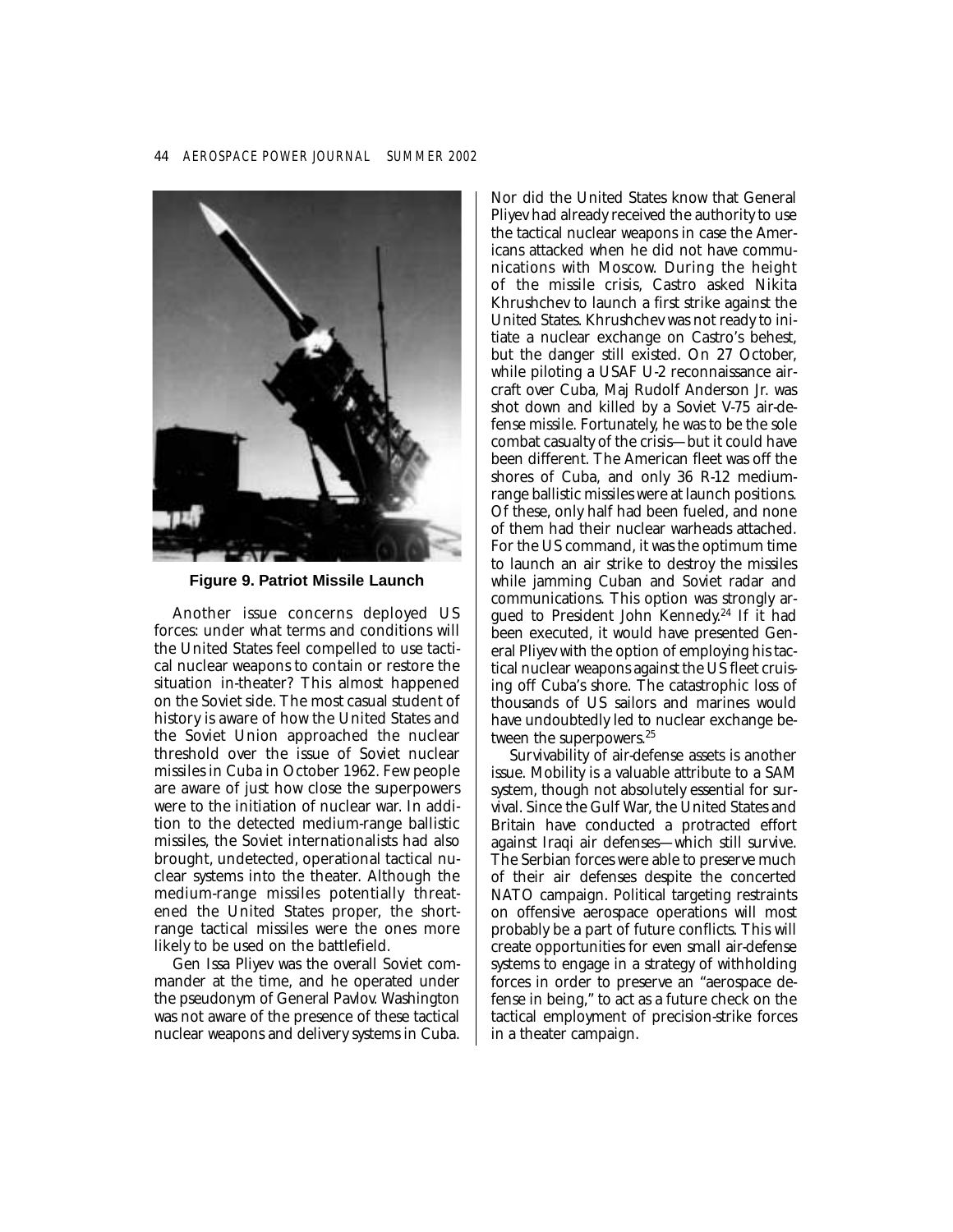### **Conclusions**

What lessons from the United States and Soviet Union theater-air-defense-systems experience can be applied to a future missile defense? There are undoubtedly many technological lessons, but the primary lessons are listed below:

- 1. National nuclear policy is central to BMD. In the absence of a peer competitor, intent upon military confrontation and possessing an arsenal that could threaten the survival of the United States, a full-blown aerospace-defense system seems unlikely. Proliferation of WMDs and delivery systems among rogue states will likely increase pressure for the deployment of a limited theater and continental ABM system.
- 2. National air defense was more efficient and cost-effective when conducted by a separate air-defense service. Interservice rivalry was eliminated, and the army, navy, and air force were left to perform their primary jobs. However, the antimissile problem has now spread beyond homeland defense, and theater ballistic missile defense (TBMD) is now a major concern for all the services. Until last year, the National Defense Strategy pursued the ability to "fight and win two separate conflicts simultaneously" but failed to address homeland defense. While the new strategy is somewhat murky, homeland defense is clearly a key component of the National Defense Strategy.
- 3. Missiles are a primary component of air defense and need to be designed for both area and point defense. A national missile defense will require long-range areaprotection missiles and short-range point-defense missiles. Cruise missile defense is as essential as BMD. Electronic warfare and information warfare will figure prominently in future struggles between offensive and defensive systems and are likely to have an increasingly decisive influence on the outcome. Radar is vital in detecting, acquiring, and tracking

targets. Ground-based radars are restricted in coverage due to terrain masking, Earth's curvature, and other factors. Space Based Radar (SBR) will be necessary to provide area coverage for the large North American theater.

- 4. Redundancy and effective command, control, communications, and information management are keys to a reliable air-defense system. However, with the growth of multiple warheads and decoys, a space-based weapon designed to destroy a missile during launch makes increasing sense. The compressed decision cycle minimizes human participation in making the attack decision, and relying exclusively on artificial intelligence is fraught with peril.
- 5. Nuclear warheads remain a viable but troublesome method of destroying hostile aircraft and missiles for nations that lack a precision-intercept capability. The real-time disruption of defensive radars by the nuclear detonation's electromagnetic pulse and the long-term environmental effects continue as problems.
- 6. The National Guard has played a significant role in national air defense in the past, and the total force is even more vital now to theater aerospace defense.
- 7. While hostile aircraft and cruise missiles still constitute a major threat to homeland safety, the sad experience of 11 September 2001 awakened the nation to the reality that normally peaceful activities, processes, and technologies can be transformed into weapons of terror.
- 8. Mobile antiballistic missile systems are now available and are more survivable than fixed-site missile launchers.
- 9. Air defense is as much a military-political issue as a military-technical one. It can influence positively or negatively the ability to deter aggression and retain the support of allies. Its utility to the na-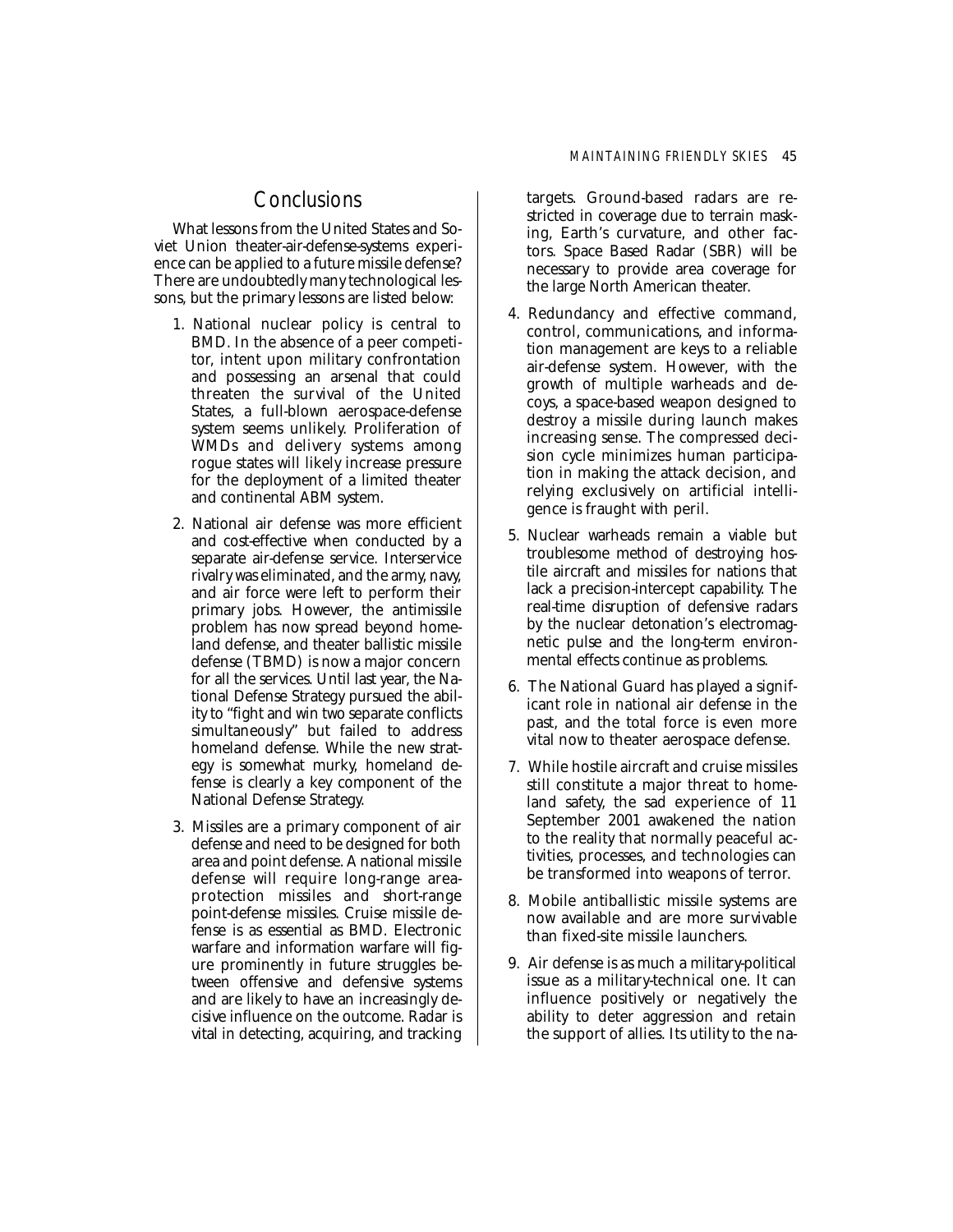tion must be self-evident and above dispute to guarantee a sustained program.

10. No military-technical solution to aerospace defense can be expected to provide an absolute solution against a thinking opponent intent upon using force to achieve his ends. Every measure will encourage countermeasures. One cannot achieve an indefinite technological superiority but can only gain and continually work to retain the technological edge.

At present several positions on homeland BMD remain under debate. The Clinton administration had supported modifying the ABM Treaty to allow the deployment of 100 interceptors in Alaska to counter modest projected ballistic missile threats from North Korea or Iran. Such a limited system would go hand-in-hand with US efforts to promote TMD against these same threats, and technical experts projected the deployment of such a limited system by 2005. The limited BMD system would involve ground-based interceptors; upgraded intercept and early warning radars; enhanced battle management/command, control, and communications; and space-sensor technology.

That option was apparently preempted by the December 2001 announcement of a US decision to withdraw from the ABM Treaty. Russia had hinted that this action would bring a series of responses from Moscow that would negate other arms-control agreements, such as START II, the Intermediate-Range Nuclear Forces (INF) Treaty, and the Treaty on Conventional Armed Forces in Europe (CFE). So far that has not happened. The Russian government has even called for further sweeping reductions in strategic offensive weapons as part of START III negotiations. President Vladimir Putin specifically mentioned a figure of 1,500 warheads—a cut well below the 2,500 that the Department of Defense proposed for START III.

Republican leaders in the US Senate and the Bush administration had favored complete and unilateral abandonment of the ABM Treaty and a full national program for home-

land BMD. Indeed, this option is what Russian opponents of the modification of the ABM Treaty had suggested was the long-range US objective. The problems associated with this option remain the same as those raised in the past over national BMD. It is still unclear whether an effective and credible system is technologically feasible. There is also uncertainty about the consequences on global nuclear proliferation that would result from abandoning the national policy of strategic arms control. Advocates of this position see Russian opposition as irrelevant because of their military and technological decline. They tend to ignore the risks associated with possible Russian responses, such as changes in launch regime, replacing singlewarhead systems with multiple independent reentry vehicles (MIRV), or a decreased cooperation in controlling ICBM and warhead proliferation—especially with China. The realization of any of these possible consequences could adversely affect strategic stability, raise the costs of national BMD, and make the mission itself far more challenging.

The Bush administration's deliberate disengagement from Russia during its first few months indicated they considered Russia's emotive clinging to great-power status as something that remained in the way of national defense progress. Russia should no longer expect any special relationship with Washington on the basis of old and obsolete arms-control arrangements. Putin, however, neither backed down from nor compromised Russia's position on the ABM Treaty, calculating that the tension between the United States and Western Europe over unilateral withdrawal from the treaty would lend political support and legitimacy to the Russian response, potentially lead to US concessions on strategic arms control, and foster closer geopolitical ties between Russia and China. President Putin may have calculated correctly, as the Bush administration found itself explaining its plans to its European allies and trying to derail deeper cooperation between Moscow and Beijing in Eurasia as part of an antihegemony pact. The Putin-Bush relationship warmed substantially after a bilateral summit in Slovenia in June 2001, and discus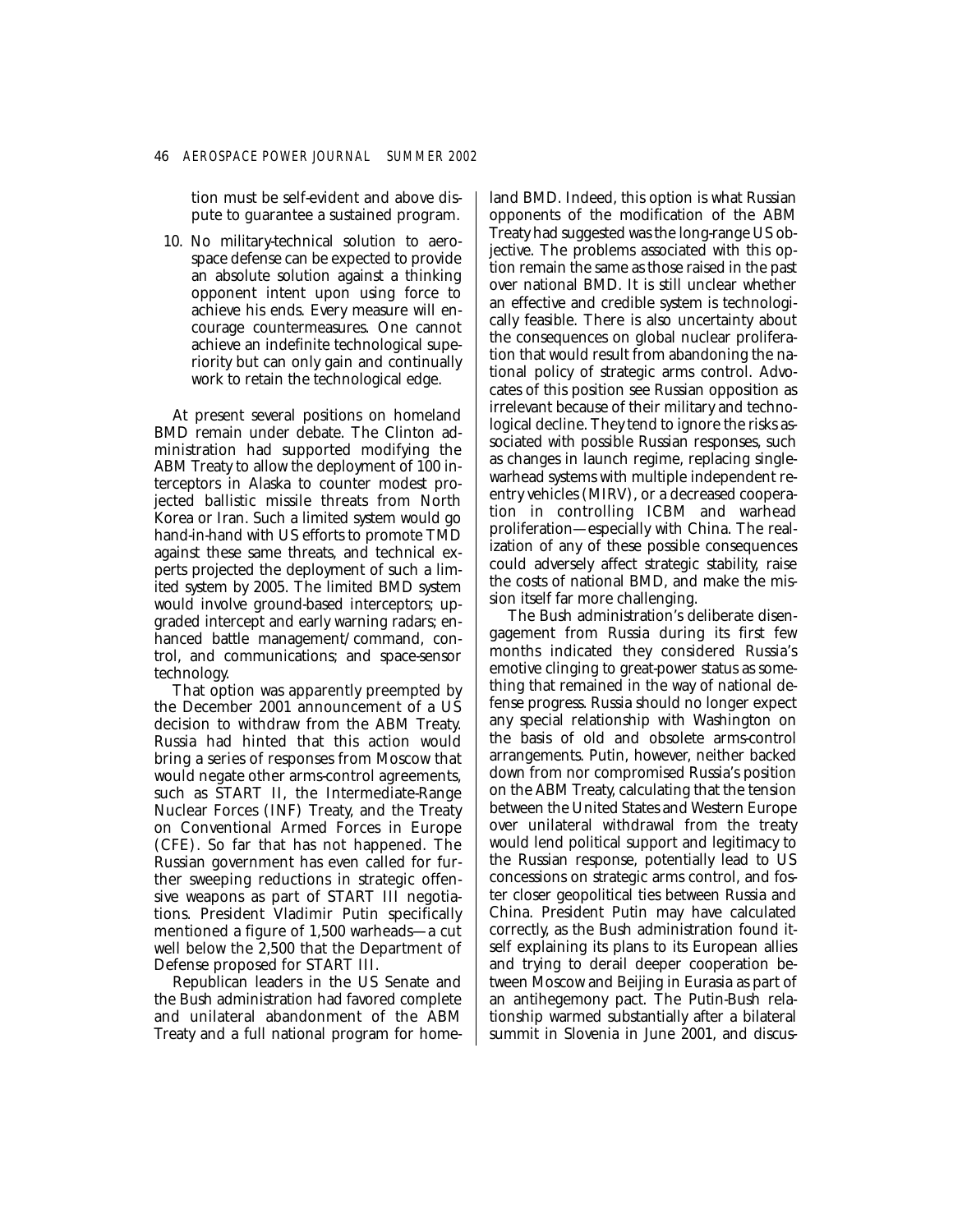sions turned to creating a mutually agreedupon strategic framework that would replace Cold War arms control and provide a broader framework for cooperation. In addition, United States–Russian relations warmed substantially after the events of 11 September 2001, when both nations recognized terrorism as a common enemy. A November 2001 summit in the United States demonstrated joint consensus to cut strategic offensive weapons but failed to reach agreement on abandoning the ABM Treaty.

In December 2001, President Bush announced that the United States would exercise the option for unilateral withdrawal from the ABM Treaty under the impact of "extraordinary events" that adversely affect "its supreme interests."26 That withdrawal will become effective in June 2002. At present, Russia and the United States are engaged in talks about a new strategic framework, which could help provide future stability. However, a recent newspaper article has complicated progress on the reduction of offensive strategic nuclear systems and Russian acceptance of abandonment of the ABM Treaty. On 10 March 2002, the *Los Angeles Times* published an article citing a classified report to Congress, in which Russia was identified as one of the seven states targeted by the United States in its nuclear strategy. 27 While the report said that Russia was no longer an "enemy" and stressed the absence of "ideological sources of conflict," it noted the size of the Russian nuclear arsenal. The review looked toward the development and integration of nonnuclear and nuclear capabilities to combat threats posed by hostile states possessing WMD or to counter unexpected developments.28 On the eve of his visit to the United States to discuss the new strategic framework, Russian Defense Minister Sergei Ivanov warned of the serious risks generated by the absence of a mutually agreed-upon concept of strategic stability. That concept must be the foundation upon which the new strategic framework can be based. Ivanov's proposal involved written guarantees that a proposed US BMD system would not seek to become strategic—it could not negate

the offensive capabilities of a radically reduced Russian strategic arsenal.29

The final position had opposed any modification of the ABM Treaty and any deployment of a national BMD system. Its supporters had seen strategic arms control as an end to itself and were unconvinced that the emerging nuclear threat from rogue states could be deterred. In their view, the ABM Treaty should have remained untouched regardless of changes in the international security environment. Part of the value of the treaty had been symbolic, fostering a perception of shared vulnerability to make common efforts against the proliferation of WMDs more appealing. With the official expansion of the nuclear club during the last years of the Clinton administration to include Pakistan and India, one might reasonably ask just what advantages such a posture would provide. On the other hand, it seems to be the only possible approach that could generate a multinational effort to woo North Korea away from its ongoing attempts to develop nuclear weapons and delivery systems. This position represents a significant portion of the US arms-control community. They warn that the abandonment of an arms-control framework may actually move other states to view the acquisition of WMDs as appropriate and timely in the post-Cold War environment.<sup>30</sup> Russian arms-control specialists seem less convinced that a strategy of negotiation will be able to protect Russian interests.<sup>31</sup>

Over the next few months, a fundamental choice will be made regarding missile defense. It is prudent to understand that this choice will initiate a wide range of measures and countermeasures with complex technical, military, and political consequences. Ironically, this decision-making process is happening at the same time when many security analysts have had to shift their focus away from nuclear issues to new threats posed to the national infrastructure, population, and homeland by terrorist acts and information warfare by nonstate actors using low-tech delivery of weapons with mass effects.  $\Box$